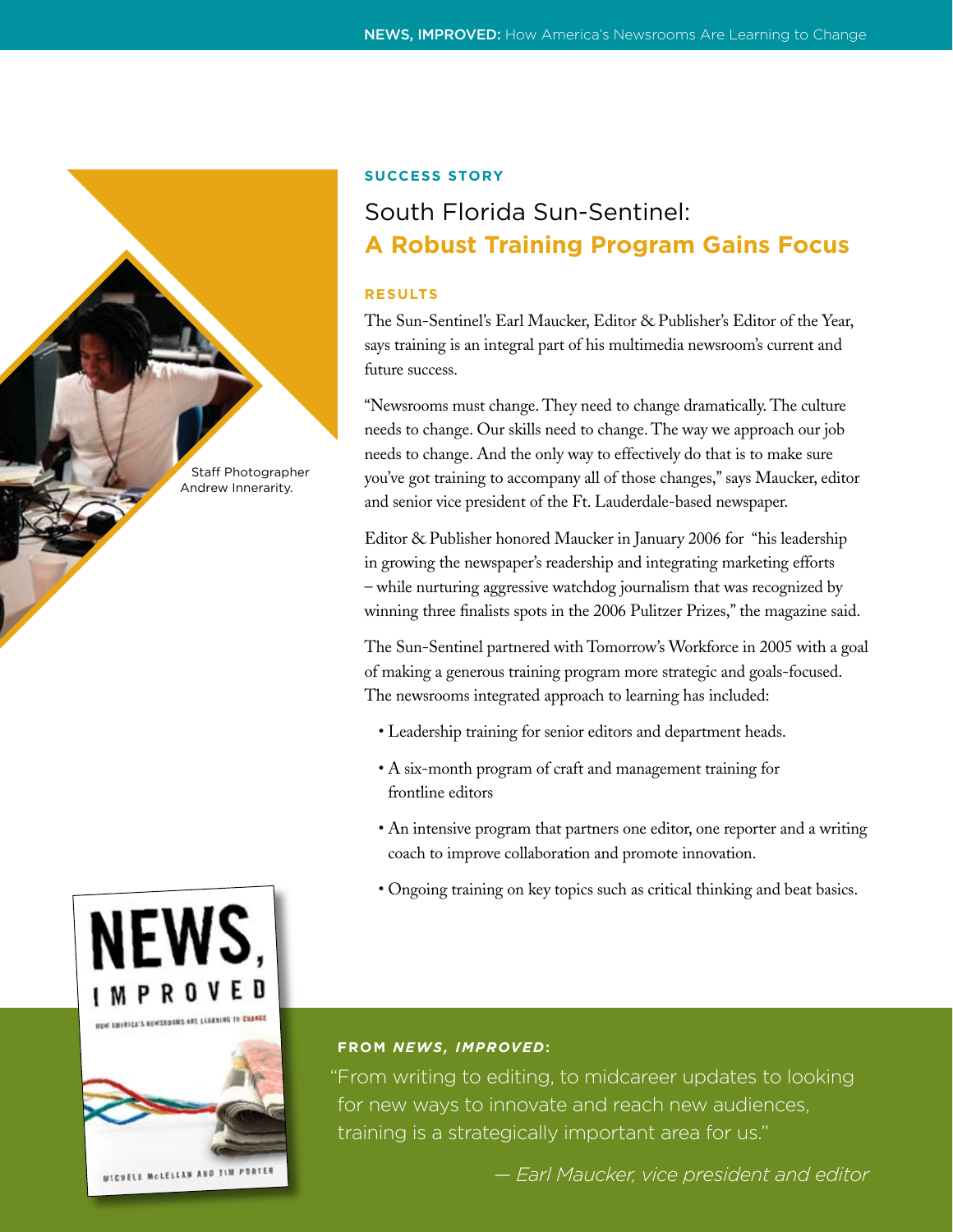

Features Copy Editor Gail Gedan Spencer (standing) works with Features Design Editor Susana Sanchez while Assistant Features Desk Chief Dina Cappillo Niblock works in the background.

"The newspaper is willing to help me grow."

> *— Jean-Paul Renaud, staff writer*

#### **Implementing Change**

The South Florida Sun-Sentinel is a respected newspaper in a lively, competitive market. With the demands of rapidly evolving media and changing reader expectations, the Sun-Sentinel wanted to ensure that its newsroom had the necessary resources to adapt to new market conditions.

The Sun-Sentinel was striving for consistency in excellence – "more days of brilliance" – when it asked Tomorrow's Workforce to help the newsroom build a comprehensive training program. The newspaper already had a commitment to training, as evidenced by its strong existing program, led by Gail Bulfin, editor for news research, training and readership. "Training," said Maucker, "is critical to our goals."

In February 2005, a team of TW representatives visited the Sun-Sentinel and interviewed dozens of staffers, ranging from senior editors to reporters. The staff had many ideas about what would help them be more successful, including better communication, a focus on retaining and rewarding strong staff members and more collaboration among the newsroom staff.

Based on the data collected, TW made the following recommendations:

- Offer ongoing training in change management for the senior leadership team.
- Work toward improving communication.
- Specify editorial goals built around no more than a handful of priorities.

To address change management, Maucker and Managing Editor Sharon Rosenhause brought in leadership consultant Edward Miller to work intensively with the senior team and department heads. The sessions Miller conducted allowed the leaders to spend time with each other, away from the daily routine, and helped them focus on common goals for the paper.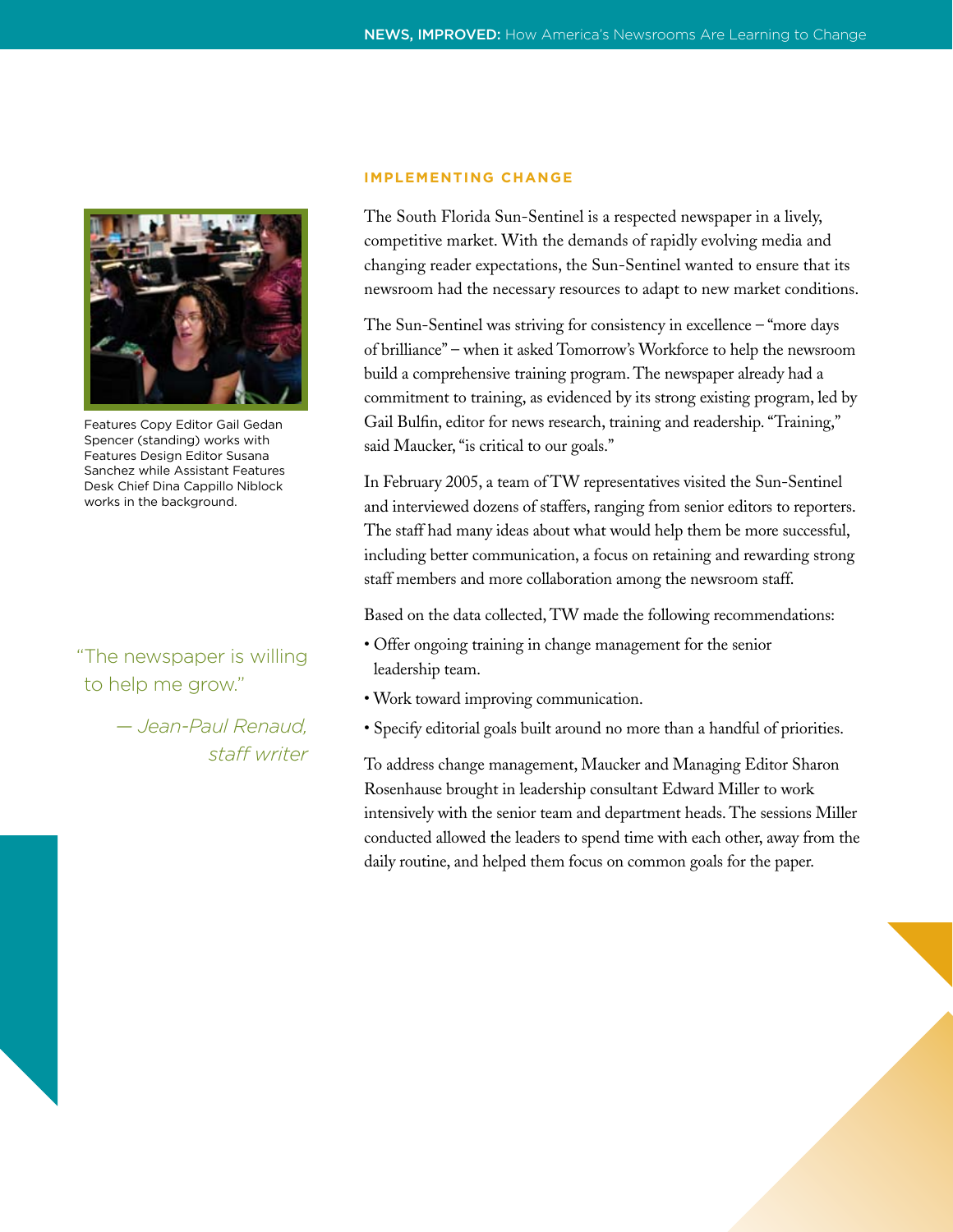With the leadership training in place, the Sun-Sentinel turned its attention to an issue that had come up in the TW surveys: Editors were not talking enough about writing. In early 2006, the Sun-Sentinel started the Learning Cell project, which brings an editor and a reporter together with writing coach Mary Ann Hogan to discuss ideas and forms for stories in the works. The program's intent was to give personal attention to the reporter and editor, to develop communication and to improve the writing in the newspaper.

While the project is fairly new, it seems to be reaching those goals. About a dozen people have been through the program, and there is a waiting list of future participants. "It has created quite a buzz from others who want to be involved," Bulfin said.

In addition to implementing new training programs, the Sun-Sentinel also re-focused on popular existing ones. The paper continued its ACES class for assistant editors, which was described by participants in glowing terms and which Bulfin called "very empowering." In addition to managing and editing, the program helps participants learn about themselves and understand how others do their jobs.

Although Sun-Sentinel has a full plate of training opportunities, Bulfin believes more needs to be done. She says that through TW she has learned the importance of follow-up. "Follow. Follow. Follow. Follow. You can't do things once and have them stick."



Assistant Director of Photography Taimy Alvarez at her work station.

"For people to go through authentic change, they have to have an environment that supports that. There has been authentic change in that (the Ft. Lauderdale) newsroom."

*— Mary Ann Hogan, Sun-Sentinel writing coach*



Senior Staff Photographer Mike Stocker (left) and Staff Writer Tim Collie looking over a portion of their AIDS Orphans project.